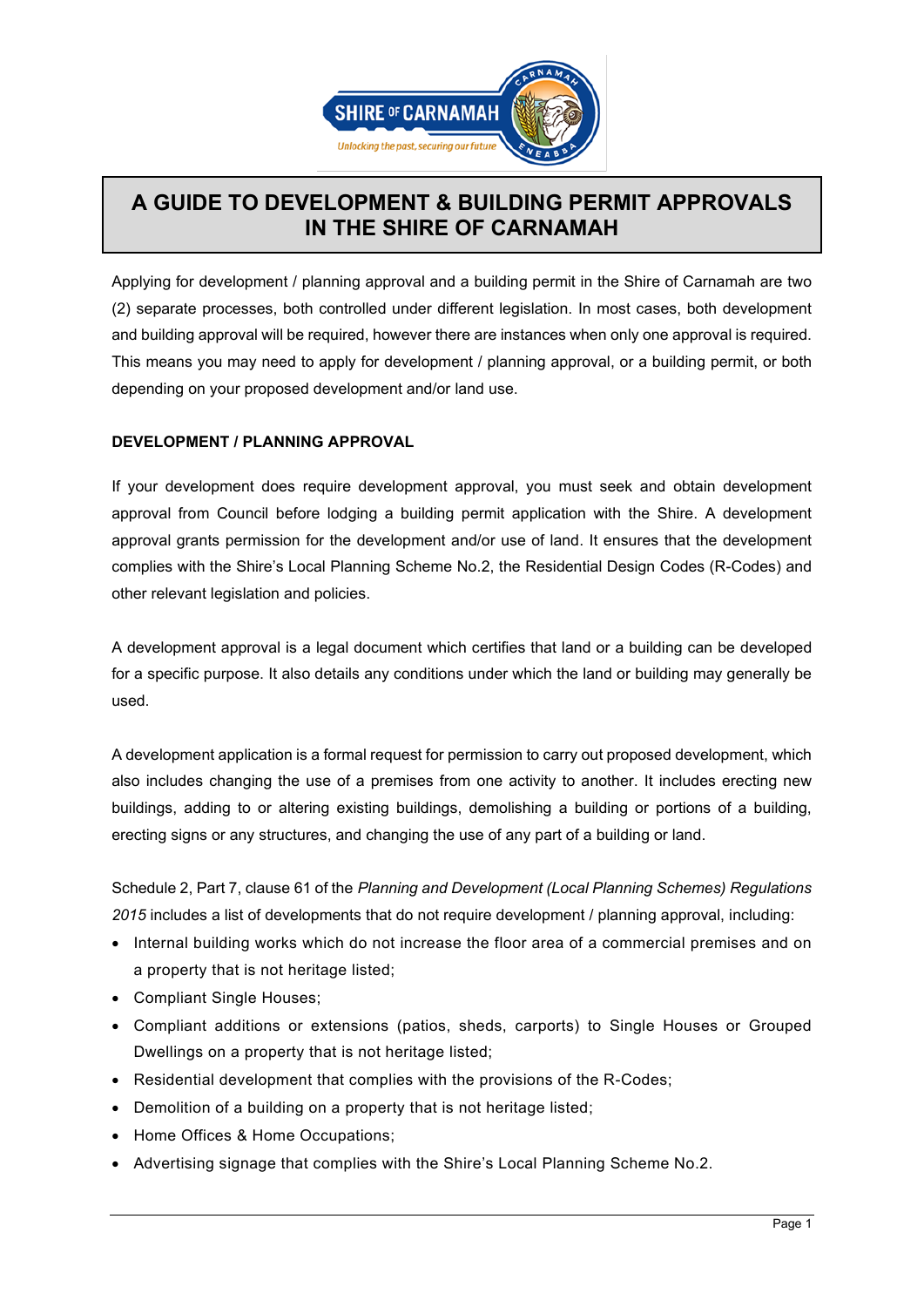

To find out if development approval is required for your proposal or for any existing unauthorised work/s and/or uses, please send an email including details of the proposed development to [shire@carnamah.wa.gov.au](mailto:shire@carnamah.wa.gov.au) or phone (08) 9951 7000.

To obtain development approval for any proposed new work/s and/or use/s or for any existing unauthorised work/s and/or uses (i.e. retrospective approval) you must lodge an application for development approval with the Shire. For most kinds of development applications a reputable architect, draftsperson or town planner should be engaged to provide professional guidance and assistance.

The development application needs to include:

- A completed and signed [Application for Development Approval Form](https://southperth.wa.gov.au/docs/default-source/4-develop/development-applications/application-process/application-for-development-approval-form.pdf?sfvrsn=4daffdbd_14) (i.e. a Form 1);
- A copy of the land's Certificate of Title;
- Suitably scaled plans including a site development plan, floor plan/s and building elevation drawings;
- A Bushfire Attack Level (BAL) assessment or Bushfire Management Plan if the land has been designated by the Fire and Emergency Services Commissioner as being bushfire prone [\(https://www.dfes.wa.gov.au/regulationandcompliance/bushfireproneareas/Pages/default.aspx\)](https://www.dfes.wa.gov.au/regulationandcompliance/bushfireproneareas/Pages/default.aspx) and the relevant regulations and guidelines require a BAL assessment or Bushfire Management Plan to be prepared;
- A cover letter or report explaining the proposal including clear justification for any proposed variations to the relevant planning requirements and standards; and
- The prescribed application fee.

The Shire has prepared a checklist with details of all information required in support of development applications, a copy of which is available on request or on the Shire's website [\(http://www.carnamah.wa.gov.au/services/forms](http://www.carnamah.wa.gov.au/services/forms) ).

Applicants will receive an email or letter acknowledging receipt of the application shortly after submission including details of the application fee payable. Formal acknowledgment is provided after a preliminary check of the application is completed, and as such, may include a request for additional information. Further information may also be requested by the Shire during the assessment process.

Council is responsible for making most decisions in respect of development within the Shire. The Western Australian Planning Commission and the Mid-West / Wheatbelt Joint Development Assessment Panel (JDAP), where permitted or required by legislation, also make planning decisions within the Shire.

Development applications requiring community or government agency consultation should generally be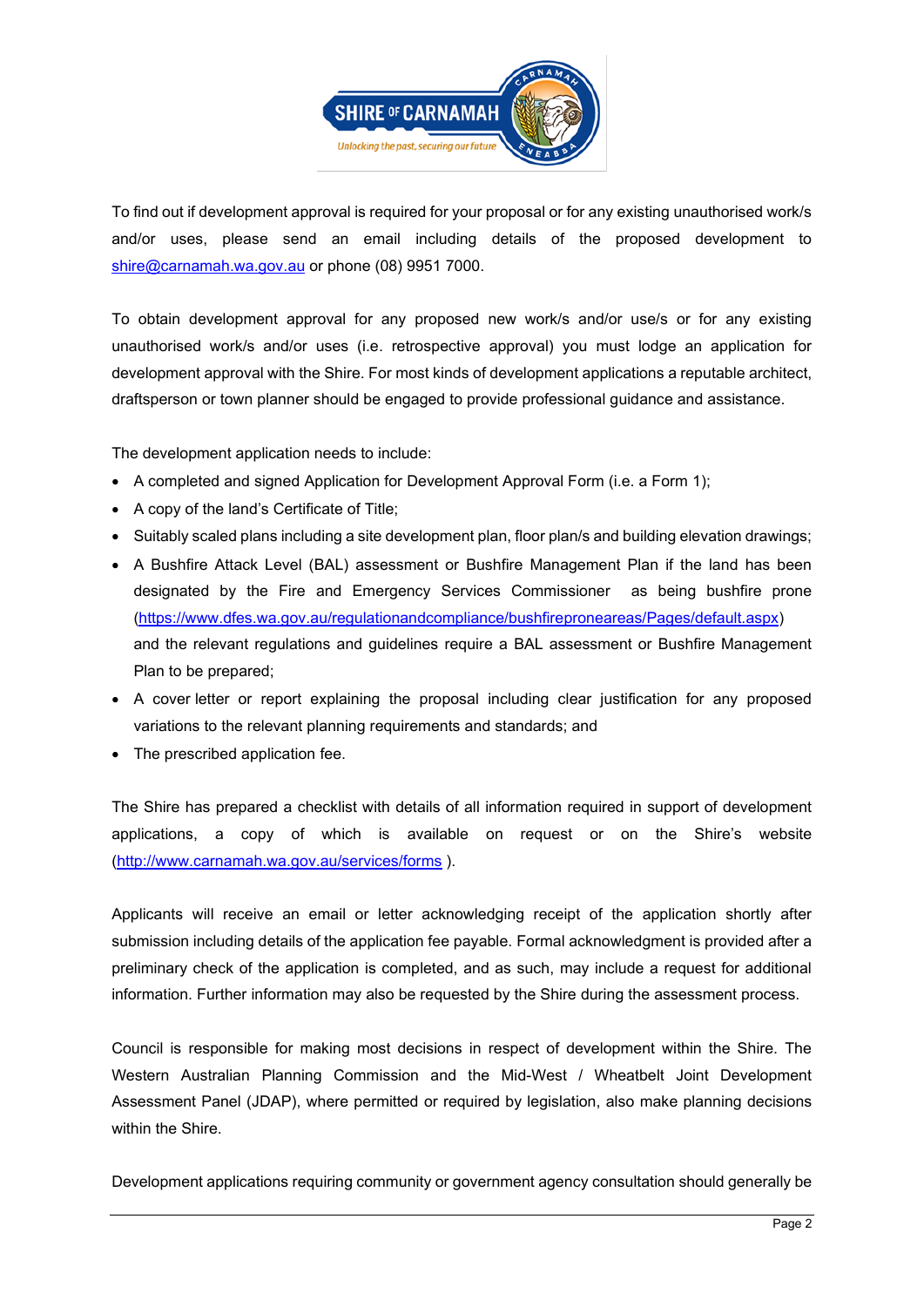

determined by Council within ninety (90) days from the date of lodgement. If consultation is not required, applications should in most cases be determined within sixty (60) days depending upon receipt of all relevant information from the applicant.

## **BUILDING PERMIT APPROVAL**

Building permits are controlled by the [Building Act 2011](https://www.slp.wa.gov.au/legislation/statutes.nsf/main_mrtitle_12333_homepage.html) and the Building [Regulations 2012.](https://www.slp.wa.gov.au/legislation/statutes.nsf/main_mrtitle_12901_homepage.html) Unless there is an express exemption to the need for approval for any proposed building works under Part 5 of the Building Act 2011, a building permit is required for any proposed new works of a structural nature to ensure they are structurally safe and comply with the relevant legislation.

A building permit is required prior to commencing construction of most structures. No additions, alterations or new building work is permitted to commence until a building permit has been issued by the Shire.

Works typically requiring a building permit approval include (but are not limited to):

- Commercial buildings including fit outs and refurbishments;
- Residential dwellings including additions and alterations;
- Carports, sheds, garages and workshops;
- Decking, patios, verandahs, gazebos and pergolas;
- Swimming pools and spas;
- Rainwater tanks;
- Front fences and retaining walls.

If you are unsure whether a building permit is required, please send an email including details of the proposed development to [shire@carnamah.wa.gov.au](mailto:shire@carnamah.wa.gov.au) or phone (08) 9951 7000.

There are two types of building permit applications, certified and uncertified. Applicants must decide whether to lodge a certified or an uncertified building permit application:

- **Certified applications** are submitted when the applicant has already engaged a private building surveyor to check the plans and specifications of the proposed building for compliance with all regulatory requirements. The building surveyor will complete a certificate of design compliance, confirming that the proposal complies with the applicable building standards. This takes place before the application for a building permit is submitted to the Shire to assess. The Shire then has ten (10) business days to determine a certified application.
- **Uncertified applications** are submitted directly to the Shire without a certificate of design compliance. An independent building surveyor is appointed by the Shire to check the proposal and provide a certificate of design compliance. The Shire has twenty five (25) business days to determine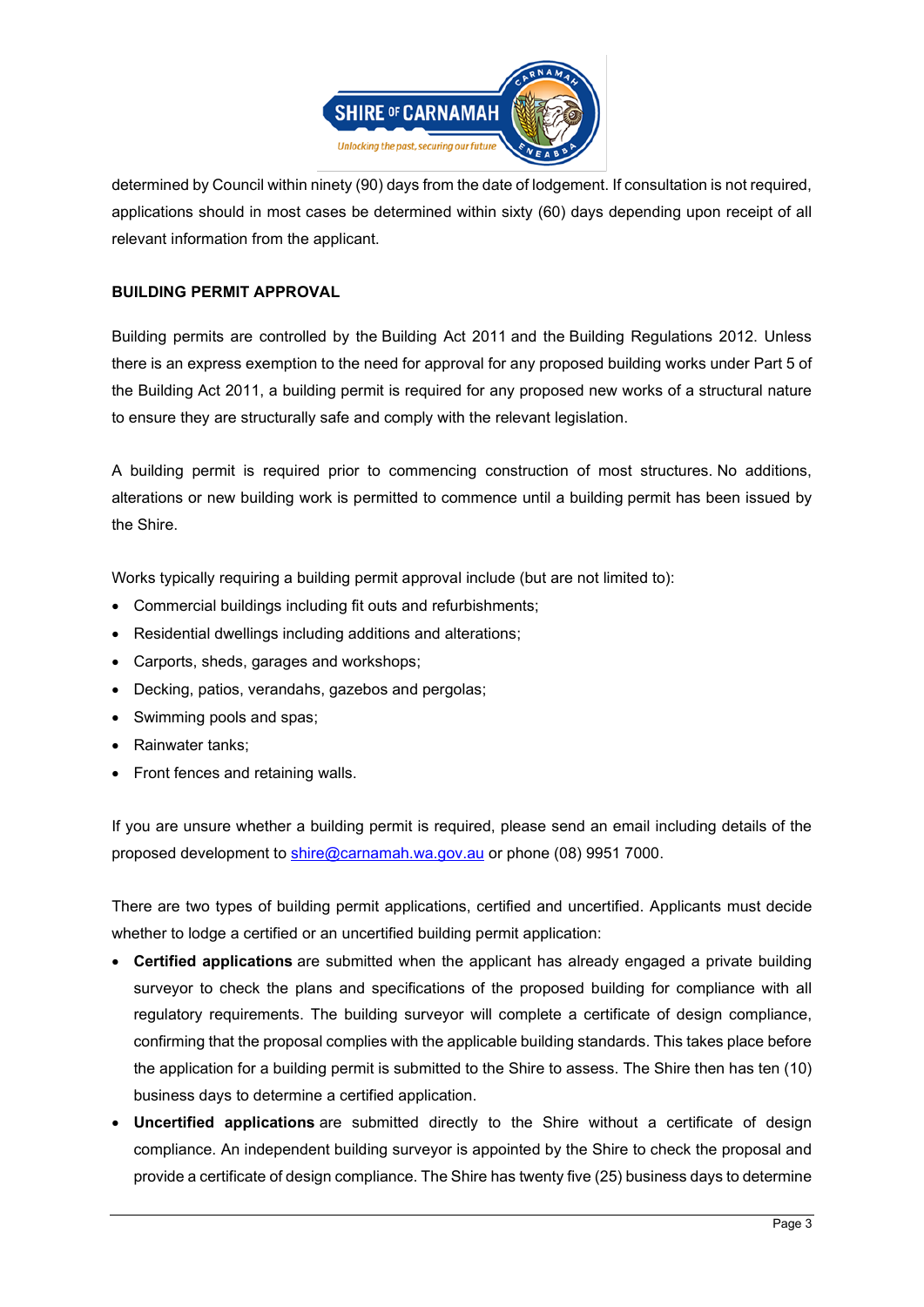

an uncertified application.

A building permit application must be accompanied by:

- A completed and signed [Application for Building Permit Form](https://www.commerce.wa.gov.au/building-commission/building-approval-forms-0) either certified or uncertified (i.e. a BA1 or BA2 form);
- Two (2) sets of drawings on paper not less than A4 size with architectural and structural drawings, site plan and details (scale of 1:100 for architectural and structural; 1:200 for site plan; and 1:50 or 1:10 for details);
- The architectural drawings must include a site and floor plan of every storey, with all elevations and a section that provide all dimensions, levels, height of each storey and the construction details of walls and roof. Structural details must be signed off by a certified practicing structural engineer;
- The site plan must include all setbacks from boundaries, contour levels, floor levels, lot number, house number, street name, north point, existing and proposed buildings, sewer and stormwater lines and easements, position of street trees, light poles, crossovers and street drainage;
- Building specifications and other information such as termite treatment and an energy efficiency compliance checklist;
- A Bushfire Attack Level (BAL) assessment if the land has been designated by the Fire and Emergency Services Commissioner as being bushfire prone [\(https://www.dfes.wa.gov.au/regulationandcompliance/bushfireproneareas/Pages/default.aspx\)](https://www.dfes.wa.gov.au/regulationandcompliance/bushfireproneareas/Pages/default.aspx) including details of all additional bushfire protection construction measures recommended by the BAL assessment;
- A copy of the following approval/s if required:
	- If the proposed building work cannot be connected to reticulated sewerage disposal infrastructure and involves the construction or installation of an on-site effluent disposal system, a copy of an approval issued by the Shire or Department of Health WA to an 'Application to Construct or Install an Apparatus for the Treatment of Sewage' prepared pursuant to the *Health (Treatment of Sewage and Disposal of Effluent and Liquid Waste) Regulations 1974*; and
	- If the proposed building work is 'development' as defined in the *Planning and Development Act 2005*, a copy of the development / planning approval issued by the Shire or its reference number;
- Appropriate consent forms or court order where work encroaches onto or adversely affects other land;
- Evidence that the required insurance provisions under the *Home Building Contracts Act 1991* have been met (where applicable);
- Payment of the prescribed fee and levy; and
- Evidence of owner-builder approval from the Building Services Board (if applicable).